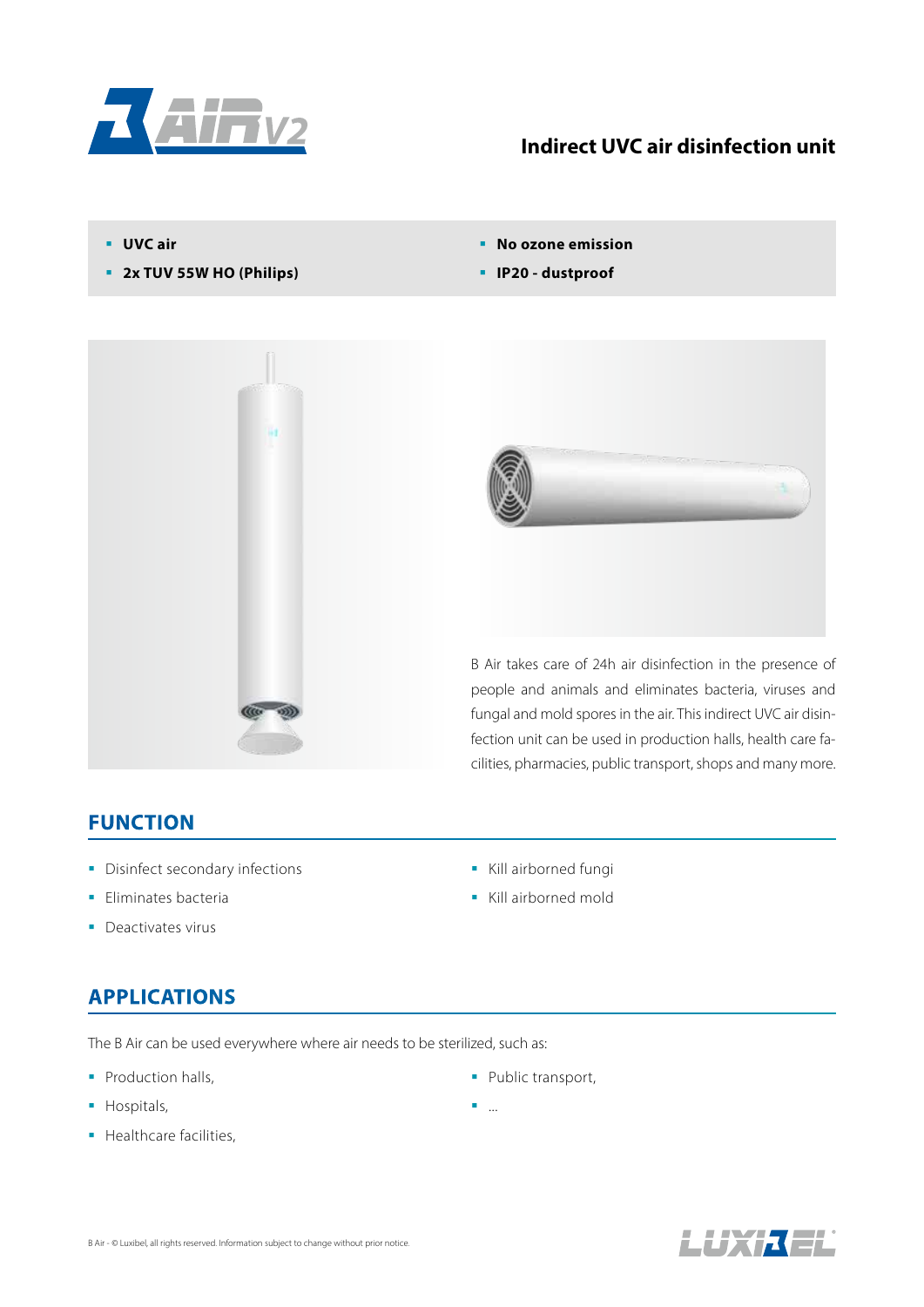### **SPECIFICATIONS**

| Wavelenght                  | 253.7nm (254nm)      |
|-----------------------------|----------------------|
| <b>Lamp life</b>            | $> 9.000$ hrs        |
| Fan noise level @ 1m center | 46 dB                |
| Coverage                    | up to 25 $m2$        |
| <b>Fan capacity</b>         | $117 \text{ m}^3/h$  |
| <b>CADR</b>                 | $31.2 \text{ m}^3/h$ |
| <b>Voltage</b>              | 230 V; 50 Hz         |
| <b>Power consumption</b>    | 129W                 |
| Net weight                  | 11,1 kg   24.5 lbs   |
| <b>Gross weight</b>         | 13 kg   28.7 lbs     |

### **DIMENSIONS**







#### **MOUNTING**

**Hanging bracket** 5 holes

20 mm center hole